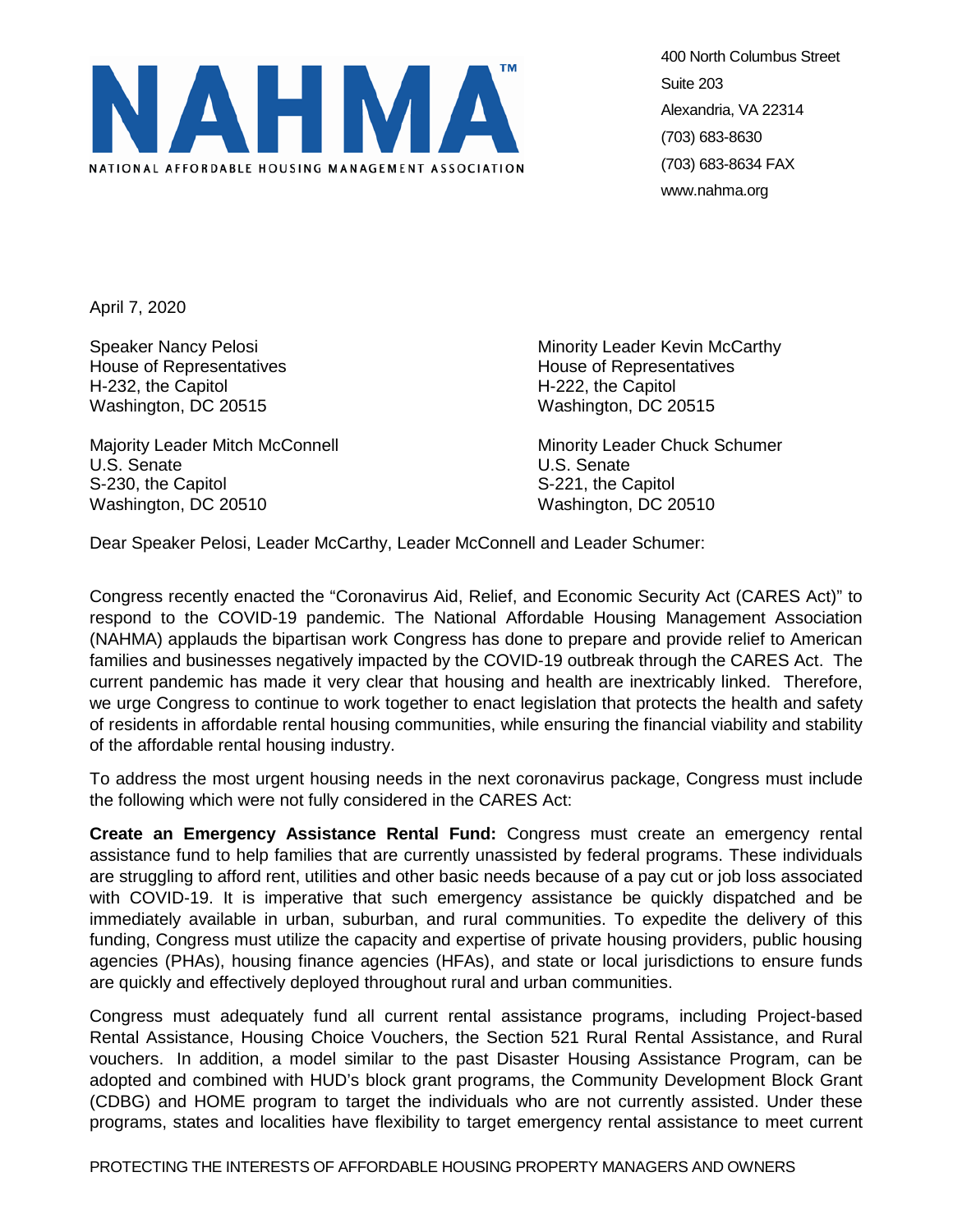and expected housing needs, while providing direct funding to affordable housing providers to also meet increased operating costs directly related to the COVID-19.

**Protect the Low Income Housing Tax Credit (LIHTC):** The Low Income Housing Tax Credit (Housing Credit) finances more than 90 percent of all affordable housing production and preservation, and is critical for the housing stability of millions of low-income families. NAHMA, as member of ACTION Coalition, believes there are several simple federal actions that can provide timing relief and prevent projects from losing their tax credits due to COVID-19's impact. Congress must enact a minimum 4 percent rate for buildings placed in service after January 20, 2020 (per the COVID-19 "incident period" for states per FEMA), to provide parity to the 9 percent Housing Credit rate. Additionally, allowing developments to access 4 percent Housing Credits by lowering the "50 percent test" to 25 percent (for buildings placed in service after January 20, 2020) would also stimulate much needed additional affordable housing production. Congress should also increase the annual Housing Credit allocation by 50 percent, phased in over two years at 25 percent per year, and adjusted for inflation, beginning in 2021. This allocation would finance hundreds of thousands of affordable homes for low-income households, who are in much more dire need of affordable housing in light of the growing economic crisis caused by COVID19. Finally, Congress should protect the housing credit by including an immediate one-year extension for three key deadlines: 10 percent test deadlines, placedin-service deadlines, and rehabilitation expenditure deadlines.

**Clarify and Further Target Eviction Moratorium Protections:** Congress approved a 120-day moratorium on eviction filings, late fees and other penalties starting on March 27. The moratorium applies to all properties with a federally insured mortgage (Fannie Mae, Freddie Mac, and FHA) and properties participating in a covered housing program such as those administered by the United States Department of Agriculture's (USDA's Rural Development (RD). However, this protection was not limited to those financially impacted by COVID-19. Congress must swiftly address this discrepancy by clarifying that the national eviction moratorium be limited to those negatively impacted by COVID-19. Protections offered should not only be limited to those adversely affected by the outbreak, but also require residents to officially notify the property owner of temporary financial hardship and request temporary assistance/relief from the property owner and acknowledge the contractual terms of the lease remain in effect.Further, while the intent of the CARES Act was to maintain the ability of property owner to move forward with evictions in cases of criminal activity or other activities that endanger the community there is confusion amongst residents and housing providers and we urge Congress to strengthen this language to specifically identify the ability of property owners to move forward with necessary evictions. This is crucial to maintaining the health and safety of rental housing communities.

**Financial Mitigation and Mortgage Forbearance Protections:** With stay at home orders across the country, property owners will incur additional maintenance, cleaning and other expenses to support their residents. In addition to these unexpected costs, many residents are at risk of not being able to fulfill their rent obligations. As a result, it is likely that increased costs and rent payment shortfalls will impact the ability of rental property owners to satisfy their financial obligations. Our organizations urge financial support to rental property owners to mitigate these losses due to COVID-19. Further, the CARES Act provides a 90 day forbearance protection for all federally-backed mortgage loans, such as those through the Federal Housing Administration (FHA), Fannie Mae and Freddie Mac for those that have experienced financial hardship. Borrowers receiving the forbearance may not evict or charge late fees to tenants for the duration of the forbearance period. In no case should an eviction moratorium exceed the forbearance period for the property. To amplify the impact of this program, Congress should consider several revisions.

• **Provide Financial Assistance and Protection for Financial Property Obligations**: In order for owners and operators to ensure viability of apartment and rental housing communities, financial assistance and protections should be expanded to other property-level financial obligations such as property taxes, insurance payments, utility service, and the like. This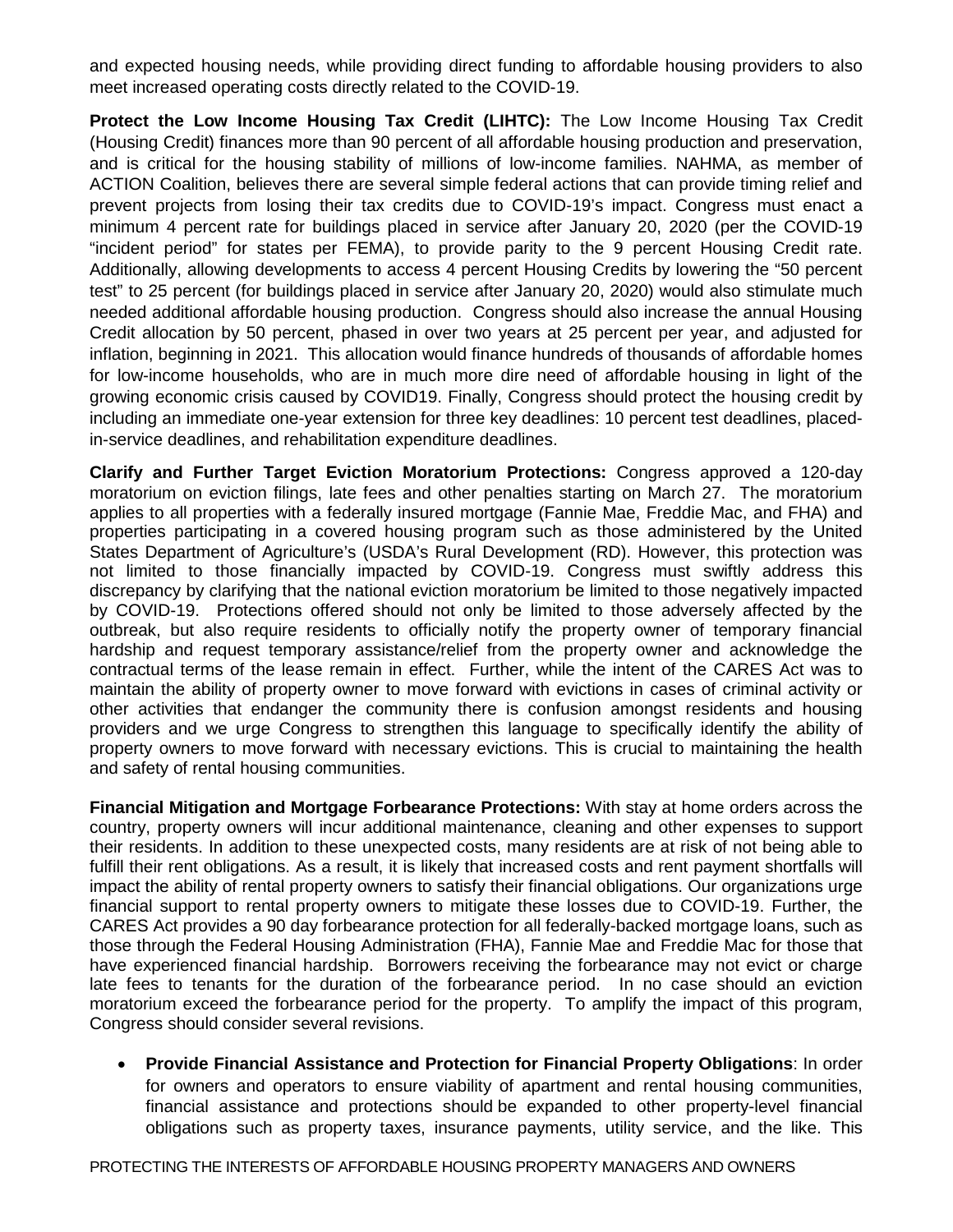assistance and protections are needed to avoid any type of negative disruption or impact on renters or housing providers which could include loan default, tax liens or other negative legal actions and ultimately put the property and its residents at risk.

- **Expand Forbearance Protection to All Loans:** Congress must expand multifamily mortgage forbearance protections to all types of loan products including those that are privately financed by banks, life insurance companies, community development financial institutions, state and local housing finance agencies, commercial mortgage-backed securities, as only 50 percent of multifamily mortgages are federally-backed.
- **Reconcile Forbearance and Eviction Moratorium Timelines**: Congress and federal regulators must ensure that forbearance protections are in place for the same length of time as any local, state or federal eviction moratoriums. The Act presently limits forbearance to a 90 day time period, which is out of alignment with the 120-day eviction moratorium. Eviction protections also include a required 30 day notice before an eviction proceeding can be initiated. Thus, the actual eviction timeline is closer to 150 days plus time for court processing and execution. We urge Congress to allow notices to vacate to proceed at the conclusion of the initial forbearance period and within any additional required notice period as renter protections are already embedded in the local law and judicial process for eviction that do not allow for the immediate removal of a tenant. It is important that the timelines are realigned to stop the potential for financial delinquencies and defaults in the rental housing market.
- **Amend Forbearance Requirements:** Congress should amend forbearance repayment requirements to allow the greatest flexibility for borrowers who request it. For example, by allowing the cost to be added to the back of the mortgage. However, any associated eviction moratorium should not exceed the owner's actual forbearance period.

**Increased Funding for the U.S. Department of Agriculture's (USDA's), Rural Development (RD) Rental Assistance (RA) programs**: The CARES Act did not include additional funding for rural housing impacted by COVID-19. Congress must address rural housing needs, by ensuring continued funding for residents who utilize the USDA's Rental Assistance programs, as well as those residents who currently do not receive RA.

**Expand the Small Business Administration's (SBA) Paycheck Protection Program to Include All Multifamily Businesses:**Despite original Congressional intent, to assist all lines of business with the PPP, the SBA issued an interim final rule on April 2 that specifically denies eligibility to rental housing developer and owner firms. We urge Congress to compel the SBA to reverse this decision and expand eligibility to rental housing firms and student housing operators so that they can protect their employees and their operations with these loan and grant funds.

The CARES Act provided an eligibility waiver for certain business concerns with more than 500 employees but with more than one physical location, such as in the hotel industry.  The multifamily industry operates under a very similar business model to other sectors targeted for inclusion with this language but is not part of the North American Industry Classification System (NAICS) codes that were granted this exemption.   Because of the common structure of multifamily property operation, we believe that it is critical that Congress also extend similar eligibility to multifamily and student housing businesses.

**Create a Federal Reserve Credit Facility for Mortgage Services:** Servicers of multifamily mortgages are an important part of the financial flows within the multifamily industry and have obligations to advance funds during mortgage forbearance. Congress should direct the Board of Governors of the Federal Reserve System and the Secretary of the Treasury, pursuant to the authority granted under section 13(3) of the Federal Reserve Act, to extend credit to multifamily

PROTECTING THE INTERESTS OF AFFORDABLE HOUSING PROPERTY MANAGERS AND OWNERS